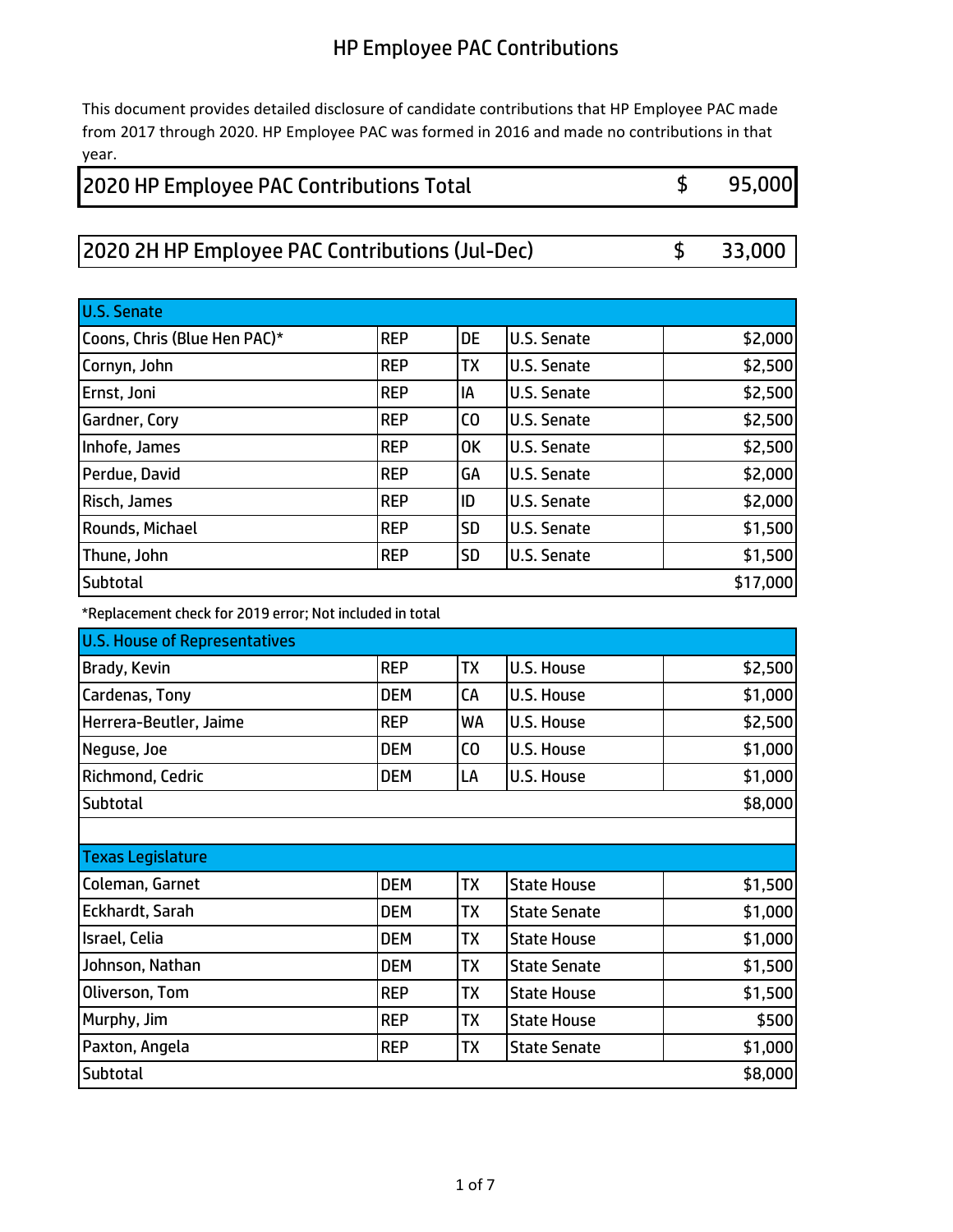# 2020 1H HP Employee PAC Contributions (Jan-Jun) \$ 62,000 National Party Organizations and PACs NRSC REP \$15,000 NRCC REP \$5,000 DSCC DEM \$5,000 DCCC DEM \$5,000 New Democrat Coalition Action Fund | DEM | | | | | | | \$5,000 Asian Pacific Islander (ASPIRE) PAC \$5.000 Congressional Black Caucus PAC \$5,000 Congressional Hispanic Caucus BOLD PAC \$5,000 Equality PAC \$ 3,000 Subtotal \$ 53,000 U.S. Senate Coons, Chris **Coons, Chris Coons, Chris Coons, Chris Coons, Chris Coons, Chris Coons, Chris Coons, Chris Coons, Chris Coons, Chris Coons, Chris Coons, Chris Coons, Chris Coons, Chris Coons, Chris** Warner, Mark **National Company of Company Company** DEM VA U.S. Senate 5 1,500 Subtotal \$ 2,500 U.S. House of Representatives DeFazio, Peter **DEM** OR U.S. House \$ 1,000 Eshoo, Anna **DEM** CA U.S. House \$ 1,500 Peters, Scott **DEM** CA U.S. House \$ 1,000 Subtotal \$ 3,500 Texas Legislature Rep. Donna Howard **National COM** TX State House 5 1,000 Rep. Trey Martinez Fischer | DEM | TX | State House | \$ 1,000

Sen. Bryan Hughes **REP** TX State Senate 5 1,000

Subtotal \$ 3,000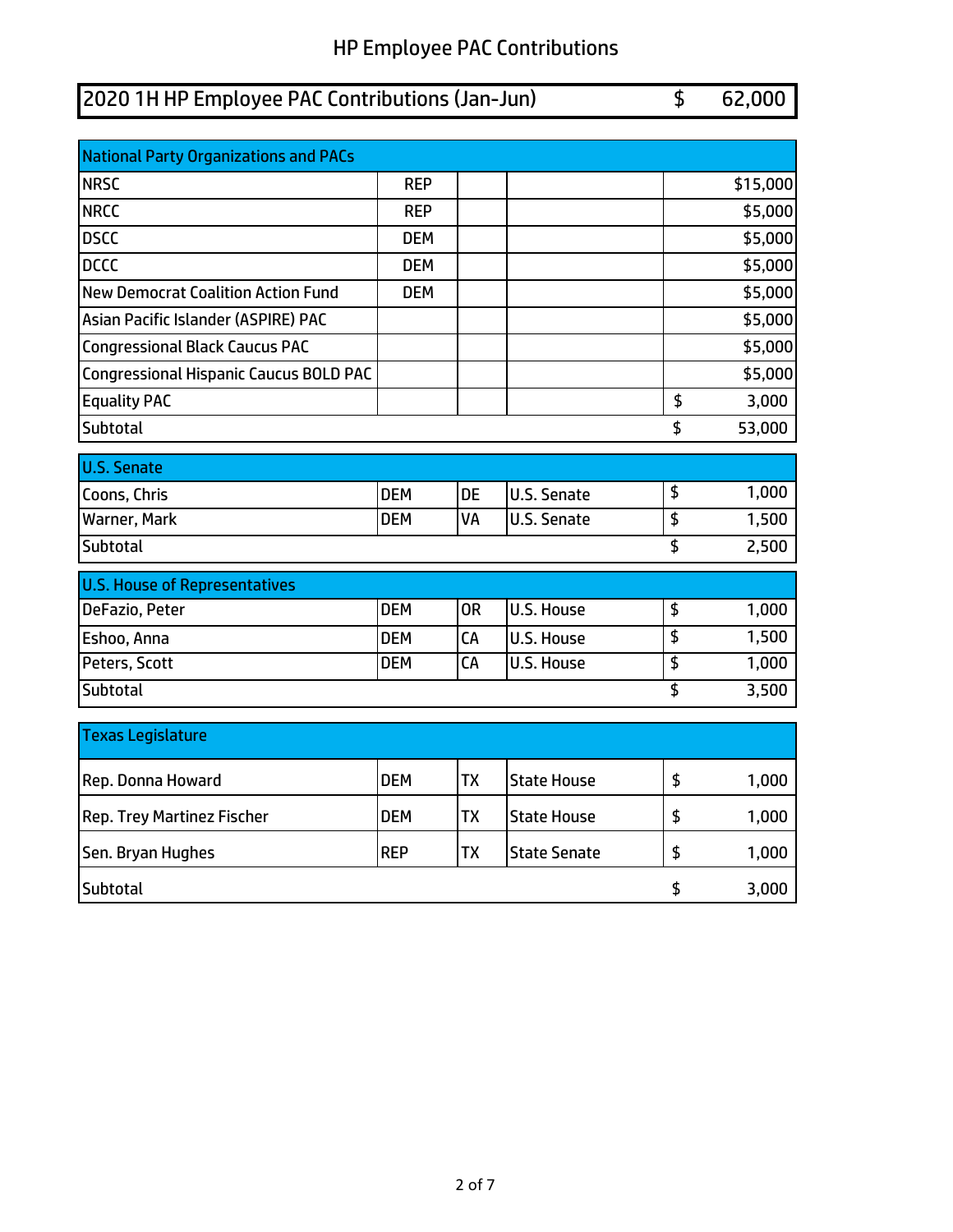# Total 2019 HP Employee PAC Contributions **\$85,500**

| 2019 2H HP Employee PAC Contributions (Jul-Dec) |            |                |                    |    |        |  |
|-------------------------------------------------|------------|----------------|--------------------|----|--------|--|
| <b>U.S. Senate</b>                              |            |                |                    |    |        |  |
| Coons, Chris*                                   | <b>DEM</b> | <b>DE</b>      | U.S. Senate        | \$ | 2,000  |  |
| Cotton, Tom                                     | <b>REP</b> | AR             | U.S. Senate        | \$ | 1,000  |  |
| Ernst, Joni                                     | <b>REP</b> | IA             | U.S. Senate        | \$ | 2,500  |  |
| Gardner, Cory                                   | <b>REP</b> | C <sub>O</sub> | <b>U.S. Senate</b> | \$ | 2,500  |  |
| Perdue, David                                   | <b>REP</b> | GA             | U.S. Senate        | \$ | 1,000  |  |
| Risch, Jim                                      | <b>REP</b> | ID             | U.S. Senate        | \$ | 2,500  |  |
| Rounds, Michael                                 | <b>REP</b> | <b>SD</b>      | U.S. Senate        | \$ | 1,000  |  |
| Sullivan, Dan                                   | <b>REP</b> | AK             | U.S. Senate        | \$ | 1,000  |  |
| Warner, Mark                                    | <b>DEM</b> | VA             | U.S. Senate        | \$ | 2,000  |  |
| Subtotal                                        |            |                |                    | \$ | 15,500 |  |

| <b>U.S. House of Representatives</b> |            |                |                   |    |       |  |
|--------------------------------------|------------|----------------|-------------------|----|-------|--|
| Brady, Kevin                         | <b>REP</b> | <b>TX</b>      | U.S. House        | \$ | 1,500 |  |
| DeFazio, Peter                       | <b>DEM</b> | <b>OR</b>      | U.S. House        | \$ | 1,000 |  |
| Eshoo, Anna                          | <b>DEM</b> | CA             | U.S. House        | \$ | 1,500 |  |
| Herrera-Beutler, Jaime               | <b>REP</b> | WA             | U.S. House        | \$ | 1,000 |  |
| Neguse, Joe                          | <b>DEM</b> | C <sub>0</sub> | U.S. House        | \$ | 1,000 |  |
| Peters, Scott                        | <b>DEM</b> | CA             | <b>U.S. House</b> | \$ | 1,000 |  |
| <b>Subtotal</b>                      |            |                |                   | \$ | 7,000 |  |

| <b>Texas Legislature</b> |            |           |                     |       |
|--------------------------|------------|-----------|---------------------|-------|
| Capriglione, Giovanni    | <b>REP</b> | <b>TX</b> | <b>State House</b>  | 1,000 |
| Creighton, Brandon       | <b>REP</b> | TX        | <b>State Senate</b> | 1,500 |
| Murphy, Jim              | <b>REP</b> | <b>TX</b> | <b>State House</b>  | 1,000 |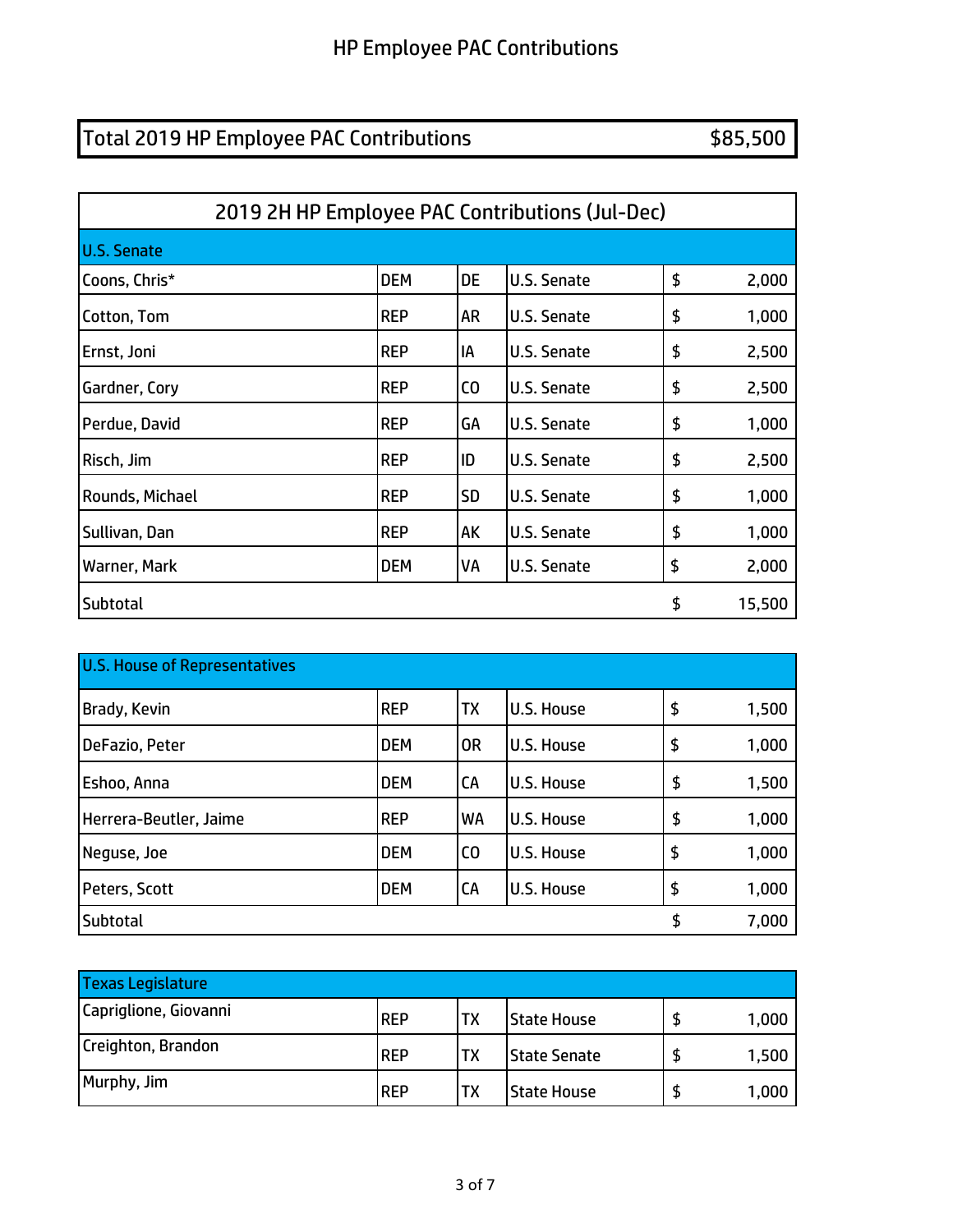| Oliverson, Tom | <b>IREP</b> | TX        | <b>State House</b> |   | 500   |
|----------------|-------------|-----------|--------------------|---|-------|
| Taylor, Larry  | <b>REP</b>  | <b>TX</b> | State Senate       | đ | 1,500 |
| Subtotal       |             |           |                    |   | 5,500 |

Total 2H 2019 HP Employee PAC Contributions **\$28,000** \$28,000

| 2019 1H HP Employee PAC Contributions (Jan-Jun) |            |  |  |          |  |
|-------------------------------------------------|------------|--|--|----------|--|
| <b>National Party Organizations and PACs</b>    |            |  |  |          |  |
| Asian Pacific Islander (ASPIRE) PAC             |            |  |  | \$5,000  |  |
| <b>Congressional Black Caucus PAC</b>           |            |  |  | \$5,000  |  |
| <b>Congressional Hispanic Caucus BOLD PAC</b>   |            |  |  | \$5,000  |  |
| <b>New Democrat Coalition PAC</b>               | <b>DEM</b> |  |  | \$5,000  |  |
| <b>DSCC</b>                                     | <b>DEM</b> |  |  | \$5,000  |  |
| <b>DCCC</b>                                     | <b>DEM</b> |  |  | \$5,000  |  |
| <b>NRSC</b>                                     | <b>REP</b> |  |  | \$15,000 |  |
| <b>NRCC</b>                                     | <b>REP</b> |  |  | \$5,000  |  |
| <b>Subtotal</b>                                 |            |  |  | \$50,000 |  |

| <b>U.S. Senate</b>       |             |     |             |         |
|--------------------------|-------------|-----|-------------|---------|
| Cornyn, John (Alamo PAC) | <b>IREP</b> | 'TX | U.S. Senate | \$5,000 |
| Subtotal                 |             |     |             | \$5,000 |

| <b>U.S. House of Representatives</b> |            |           |                   |         |
|--------------------------------------|------------|-----------|-------------------|---------|
| Eshoo, Anna                          | <b>DEM</b> | <b>CA</b> | <b>U.S. House</b> | \$1,500 |
| Hurd, Will                           | <b>REP</b> | TX        | <b>U.S. House</b> | \$1,000 |
| Subtotal                             |            |           |                   | \$2,500 |

| <b>Texas State Legislature</b>                     |            |    |                             |          |
|----------------------------------------------------|------------|----|-----------------------------|----------|
| Talarico, James*                                   | <b>DEM</b> | ТX | Voided 2018<br>contribution | (500)    |
| *Not included in total                             |            |    |                             |          |
| <b>Total 1H 2019 HP Employee PAC Contributions</b> |            |    |                             | \$57,500 |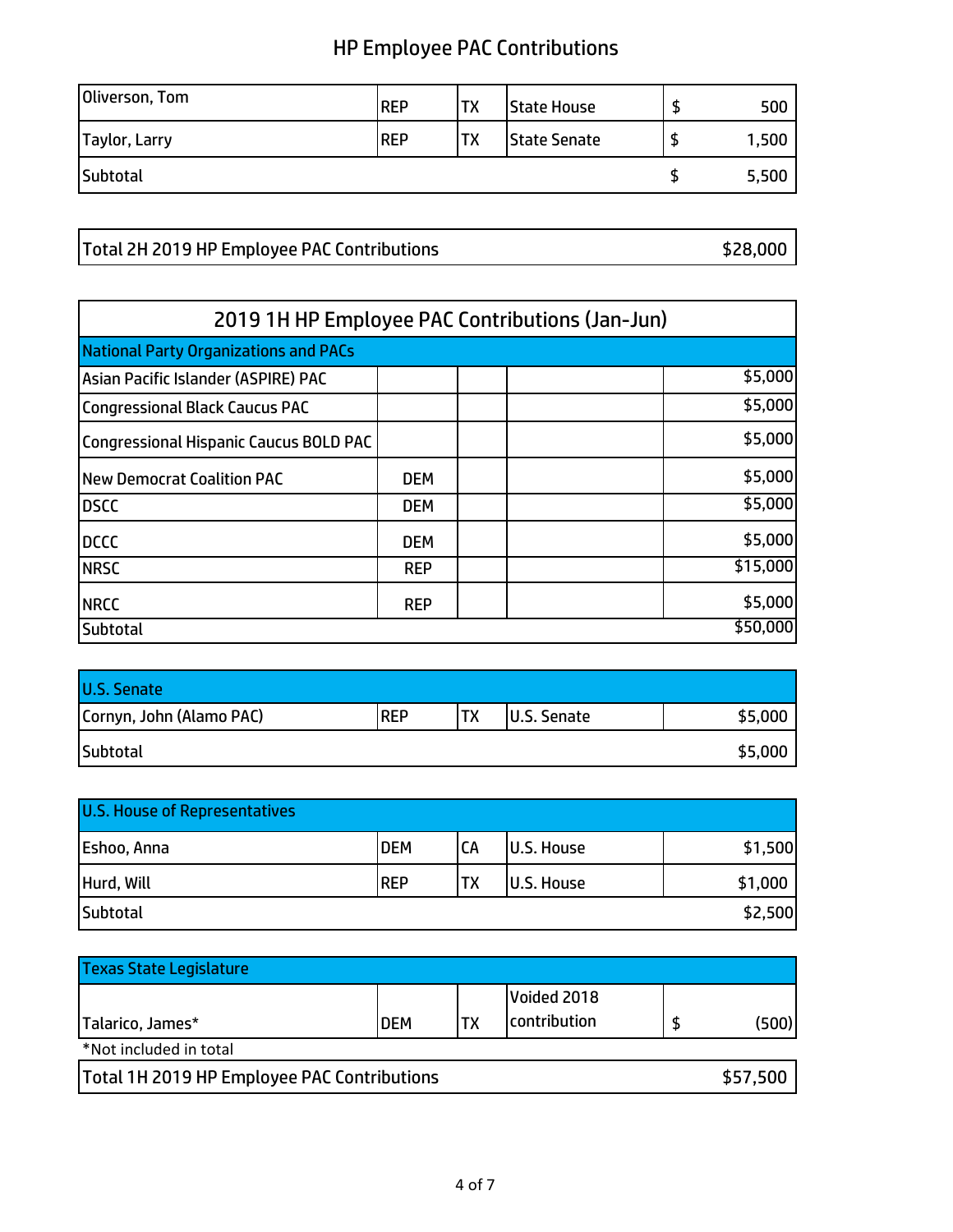# Total 2018 HP Employee PAC Contributions **\$87,000**

| 2018 2H HP Employee PAC Contributions (Jul-Dec) |            |  |  |          |  |  |
|-------------------------------------------------|------------|--|--|----------|--|--|
| <b>National Party Organizations and PACs</b>    |            |  |  |          |  |  |
| Natl. Rep. Sen. Comm.                           | <b>REP</b> |  |  | \$10,000 |  |  |
| <b>NRCC</b>                                     | <b>REP</b> |  |  | \$5,000  |  |  |
| <b>Congressional Black Caucus PAC</b>           |            |  |  | \$5,000  |  |  |
| Asian Pacific Islander (ASPIRE) PAC             |            |  |  | \$5,000  |  |  |
| <b>Congressional Hispanic Caucus PAC</b>        |            |  |  | \$5,000  |  |  |
| <b>Subtotal</b>                                 |            |  |  | \$30,000 |  |  |

| U.S. Senate       |            |                |                    |          |
|-------------------|------------|----------------|--------------------|----------|
| Cornyn, John      | <b>REP</b> | <b>TX</b>      | <b>U.S. Senate</b> | \$2,500  |
| Crapo, Mike       | <b>REP</b> | ID             | U.S. Senate        | \$2,500  |
| Feinstein, Dianne | <b>DEM</b> | <b>CA</b>      | U.S. Senate        | \$1,000  |
| Gardner, Cory     | <b>REP</b> | C <sub>0</sub> | U.S. Senate        | \$2,000  |
| Heinrich, Martin  | <b>DEM</b> | <b>NM</b>      | <b>U.S. Senate</b> | \$1,500  |
| Thune, John       | <b>REP</b> | <b>SD</b>      | U.S. Senate        | \$2,000  |
| Warner, Mark      | <b>DEM</b> | VA             | <b>U.S. Senate</b> | \$1,000  |
| Subtotal          |            |                |                    | \$12,500 |

| <b>U.S. House of Representatives</b> |            |           |                   |          |
|--------------------------------------|------------|-----------|-------------------|----------|
| Beyer, Don                           | <b>DEM</b> | VA        | <b>U.S. House</b> | \$1,000  |
| Brady, Kevin                         | <b>REP</b> | <b>TX</b> | <b>U.S. House</b> | \$1,500  |
| DelBene, Suzan                       | <b>DEM</b> | 0R        | U.S. House        | \$1,000  |
| Eshoo, Anna                          | <b>DEM</b> | CA        | U.S. House        | \$1,000  |
| Handel, Karen                        | <b>REP</b> | GA        | <b>U.S. House</b> | \$1,000  |
| Hererra-Buetler, Jamie               | <b>REP</b> | WA        | <b>U.S. House</b> | \$1,000  |
| Hurd, Will                           | <b>REP</b> | <b>TX</b> | <b>U.S. House</b> | \$1,000  |
| Lujan, Ben                           | <b>DEM</b> | <b>NM</b> | <b>U.S. House</b> | \$2,500  |
| McCarthy, Kevin                      | <b>REP</b> | CA        | <b>U.S. House</b> | \$2,500  |
| Peters, Scott                        | <b>DEM</b> | CA        | <b>U.S. House</b> | \$1,000  |
| Walden, Greg                         | <b>REP</b> | <b>OR</b> | <b>U.S. House</b> | \$1,000  |
| Subtotal                             |            |           |                   | \$14,500 |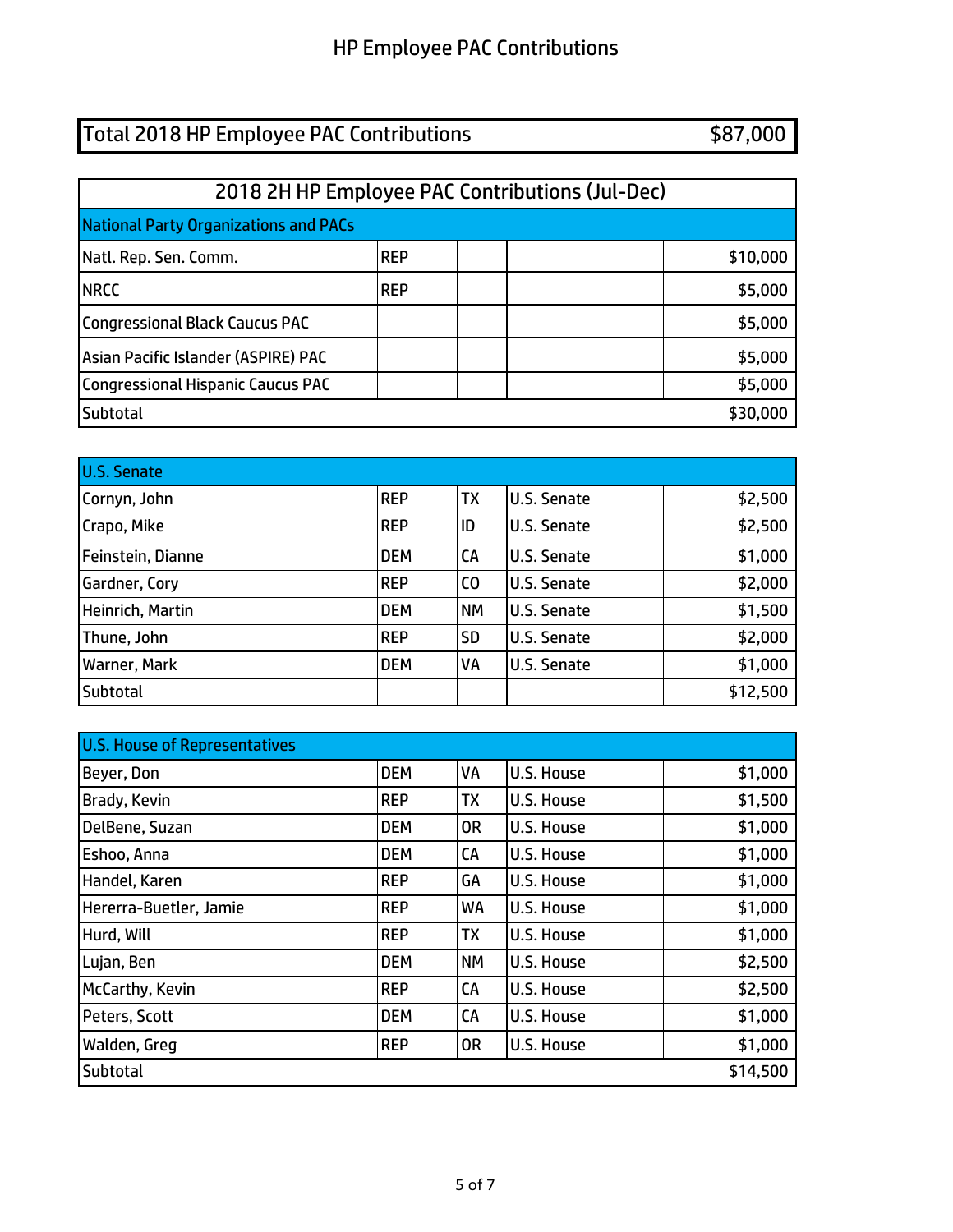| <b>Texas</b>                  |            |         |
|-------------------------------|------------|---------|
| Abbott, Greg                  | <b>REP</b> | \$2,000 |
| Capriglione, Giovanni         | <b>REP</b> | \$1,000 |
| Coleman, Garnet               | <b>DEM</b> | \$500   |
| Creighton, Brandon            | <b>REP</b> | \$1,000 |
| Howard, Donna                 | <b>DEM</b> | \$1,000 |
| Oliverson, Tom                | <b>REP</b> | \$500   |
| Paddie, Chris                 | <b>REP</b> | \$1,000 |
| Talarico, James (voided 2019) | <b>DEM</b> | \$500   |
| Subtotal                      |            | \$7,500 |

Total 2H 2018 HP Employee PAC Contributions  $$64,500$ 

|                                              |            | 2018 1H HP Employee PAC Contributions (Jan-Jun) |    |        |
|----------------------------------------------|------------|-------------------------------------------------|----|--------|
| <b>National Party Organizations and PACs</b> |            |                                                 |    |        |
| Dem. Sen. Campaign Comm.                     | <b>DEM</b> |                                                 | \$ | 5,000  |
| Dem. Cong. Campaign Comm.                    | <b>DEM</b> |                                                 | S  | 5,000  |
| Natl. Rep. Sen. Comm.                        | <b>REP</b> |                                                 | S  | 5,000  |
| New Democrat Coalition PAC                   | <b>DEM</b> |                                                 | S  | 5,000  |
| Subtotal                                     |            |                                                 |    | 20,000 |

| <b>U.S. Senate</b> |            |    |             |       |
|--------------------|------------|----|-------------|-------|
| Risch, James       | <b>REP</b> | ID | U.S. Senate | 2,500 |
| <b>Subtotal</b>    |            |    |             | 2,500 |

| Total 1H 2018 HP Employee PAC Contributions | \$22,500 |
|---------------------------------------------|----------|
|                                             |          |

Total HP Employee PAC Contributions 2017 **\$42,500** 

|                                        |            |           | 2017 2H HP Employee PAC Contributions (Jul-Dec) |         |
|----------------------------------------|------------|-----------|-------------------------------------------------|---------|
| <b>U.S. Senate</b>                     |            |           |                                                 |         |
| Feinstein, Dianne                      | <b>DEM</b> | <b>CA</b> | <b>U.S. Senate</b>                              | \$1,000 |
| Hatch, Orrin                           | <b>REP</b> | lut       | <b>U.S. Senate</b>                              | \$2,500 |
| Heinrich, Martin                       | <b>DEM</b> | <b>NM</b> | <b>U.S. Senate</b>                              | \$1,000 |
| Isakson, Johnny                        | <b>REP</b> | GA        | <b>U.S. Senate</b>                              | \$2,000 |
| Risch, James                           | <b>REP</b> | ID        | <b>U.S. Senate</b>                              | \$2,000 |
| Gardner, Cory                          | <b>REP</b> | ICO       | <b>U.S. Senate</b>                              | \$1,000 |
| <b>Total U.S. Senate Contributions</b> |            |           |                                                 | \$9,500 |